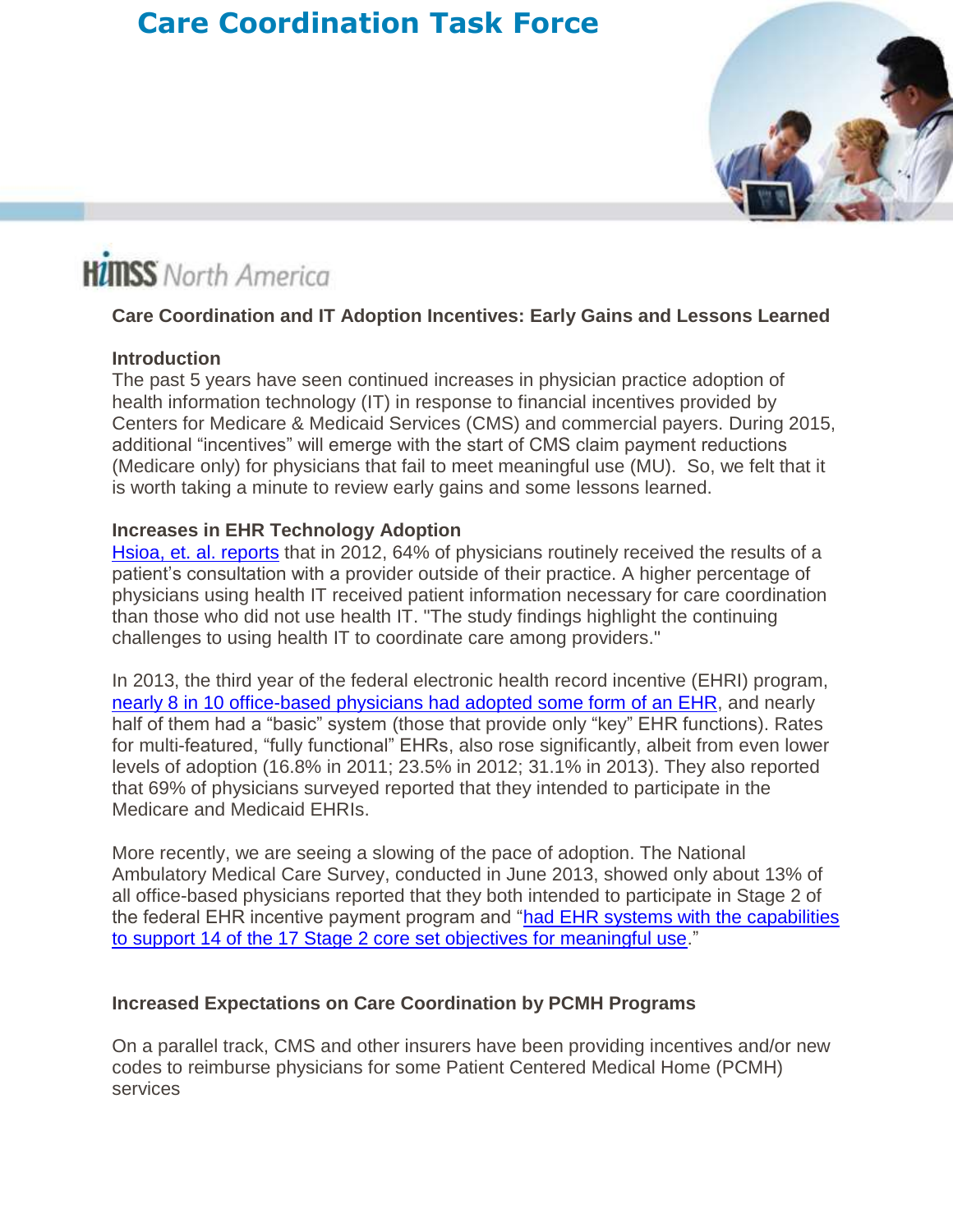The [Patient Centered Primary Care Collaborative](https://www.pcpcc.org/2015/02/09/new-report-highlights-savings-achieved-medical-homes) (PCPCC) report showed that nearly 20 million patients were being cared for in a PCMH setting by the end of 2013. The report calls for increased spending on primary care and a restructuring of payments to support enhanced primary care efforts, including coordinated care. Their report specifically cited the following needs:

- Incentives such as shared savings should be paid in the second or third year of the program
- Care teams need training to handle multiple tasks to preserve the physician's time
- All participating institutions need access to patient information at a specified point

At the same time as the EHRI was launched, The CMS Multi-payer Advanced Primary [Care Practice Demonstration](http://innovation.cms.gov/initiatives/Multi-Payer-Advanced-Primary-Care-Practice/) (MAPCP) got under way. The MAPCP is providing support to help practices transform the way they deliver and coordinate care, including use of nurse care managers or care coordinators, restructuring of staff, improvements in patient flow, adoption of health information technology, and more frequent staff meetings.

The EHRI has always been viewed as an important element in the ultimate success of such care coordination programs as the PCMH. The  $1<sup>st</sup>$  Stage of the EHRI included an expectation to run a population analysis report provided by an EHR, and a modest optional requirement to electronically exchange patient care summaries. The 2<sup>nd</sup> Stage of the EHRI is designed to, among other things, ramp up requirements to exchange clinical information amongst care providers.

# **Shared Risk in ACOs Fundamentally Requires Strengthened Care Coordination**

The newest care coordination driver from CMS is the [Medicare Shared Savings](https://www.cms.gov/Medicare/Medicare-Fee-for-Service-Payment/sharedsavingsprogram/index.html?redirect=/sharedsavingsprogram/)  [Program](https://www.cms.gov/Medicare/Medicare-Fee-for-Service-Payment/sharedsavingsprogram/index.html?redirect=/sharedsavingsprogram/) (MSSP) available to Accountable Care Organizations (ACOs). This program focuses on improved patient care planning and coordination to reduce the rates of avoidable hospital readmissions. While the ultimate success of these programs depends upon a number of factors, electronic exchange of clinical information amongst coordinated providers is a pivotal tool.

# **Conclusion: Lessons Learned**

The good news is that we are beginning to see isolated positive results. The disappointing news is that these results are going to take a while for us to see them occur broadly. For those working in the trenches implementing the necessary workflow transformations, these findings are in line with expectations. As an example, Geisinger Health is a very early entrant into this transformation effort. A 2009 [Primary-centered](http://www.pcdc.org/resources/patient-centered-medical-home/pcdc-pcmh/pcdc-pcmh-resources/toolkit-appendix/1_outcomes-of-implementing-pcmh.pdf)